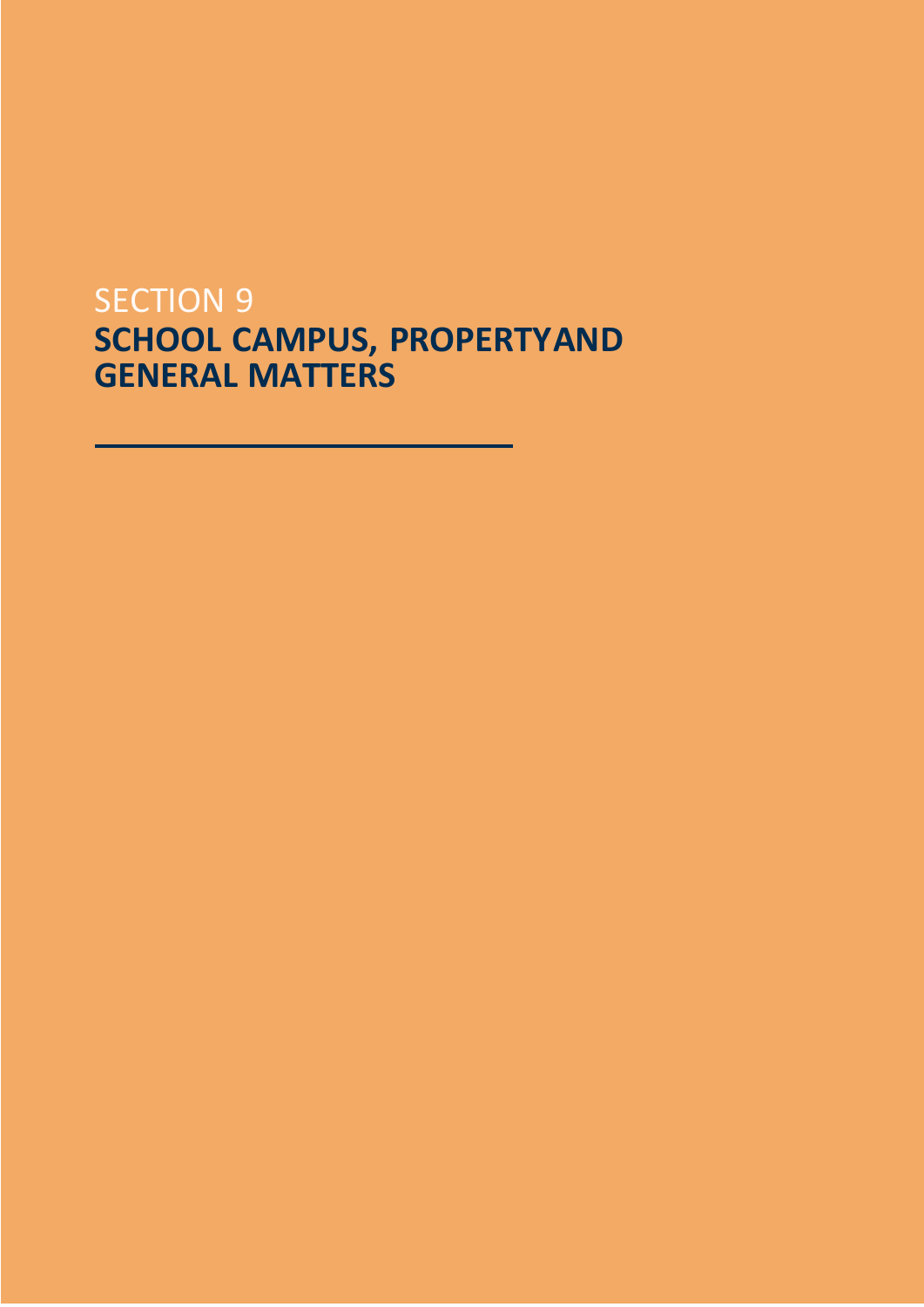# SCHOOL CAMPUS, PROPERTY **AND GENERAL MATTERS**

#### **9.1 Equipment and Books – What to bring**

#### **9.1.1 Primary School**

For Primary students, the school will supply all workbooks and exercise books. In addition, pencils, crayons and stationary equip- ment are also supplied, but students may wish to bring their own. All students should have some sort of school bag, a satchel, brief- case or a backpack. In addition, each student needs to purchase a school book bag to carry their reading books. These are availablefrom Zak's – see PE kit section below. For the Primary students, school bags should not be too heavy for them to carry comfortably.Large school bags with wheels are not recommended.

The children should also bring food for the two breaks. Food can be pre-ordered from the caféteria or purchased in the morning between 7:15 AM to 7:35 AM when the cafeteria is operating.

In the cooler months, when the children are outside, ISL Qatar operates a 'no hat, no outside play' rule for all Primary students. Anystudent without a hat will be asked to stay in the shade. It is important that a child has a hat in school at all times.

A water bottle is essential as we are in a very hot environment and a hydrated brain will learn much more efficiently than a de- hydrated brain. Students are strongly encouraged to bring a refillable water bottle to school each day as this promotes effective hydration and is in line with our environmental commitment.

Very young students must keep a clean change of clothes with the homeroom teacher. No money should be brought to school, unless necessary. No electronic games or mobile phones should be brought to Primary school.

#### **9.1.2 Secondary School**

For Secondary students, the school will supply all textbooks and workbooks. It is important to note, however, that teachers willuse a wide range of resources to support learning, many of which will be sourced from the internet rather than located in a single textbook. It is the responsibility of the student to bring appropriate stationery equipment to school. This includes a calculator. All students should have some sort of school bag: a satchel, briefcase or backpack.

Allstudents are encouraged to bring a healthy snack/lunch to school which contains a balance of proteins and carbohydrates. Veg- etables and fruits are advised as the quality of food consumed will impact on a student's ability to think, concentrate and learn. No fizzy drinks should be brought to school and juice should be kept to the minimum and supplemented by water.

## **9.2 No Nut Policy**

ISL Qatar has a strict NO NUT policy, as we have some students with severe nut allergies. We appreciate your strict cooperation with this. Please ensure that no nut products are brought to school, this includes all tree nuts, peanuts and any product containing any nut derivative.

#### **9.3 In-class Celebrations/Parties/Birthdays/Take Out Food**

The school welcomesthe opportunity to share in celebrations with the children. Please ensure that these are arranged with the pri- or consent of the teacher. They should be timed for no more than 15 minutes. Students may bring in cake to share with classmatesthat may be easily divided among the students, though please take care with the cakes to ensure they DO NOT contain nuts. Pleasedo not send party bags or other gifts to school for the class.

Takeaway food for such occasions may be ordered with the permission of the class teacher who will then be responsible for collect- ing the order at the Reception desk. If orders are made and delivered to the school regardless of this procedure, then the Recep- tionist will request that the delivery be returned to the shop and students will be required to pay for the order. Students may only ordertake-outfood individually, after 3.30 pm and only in cases where they are staying at the school for an extended period of time and with the permission of the teacher with whom they are working.

## **9.4 Lockers**

All students from Grades 6-12 are given the opportunity to use a school locker for the storage of their personal belongings. At the start of the academic year, a letter is issued and upon its submission, together with a deposit of 50 QR, a locker key is issued. The school is not responsible for unattended items left around the school. Ultimately, the school is not responsible for items stored in the locker. At the end of the year, the student's deposit is returned once the locker key is returned.

#### **9.5 Lost Property**

All items worn and brought to school must be clearly labelled with the student's name using name tapes or permanent marking